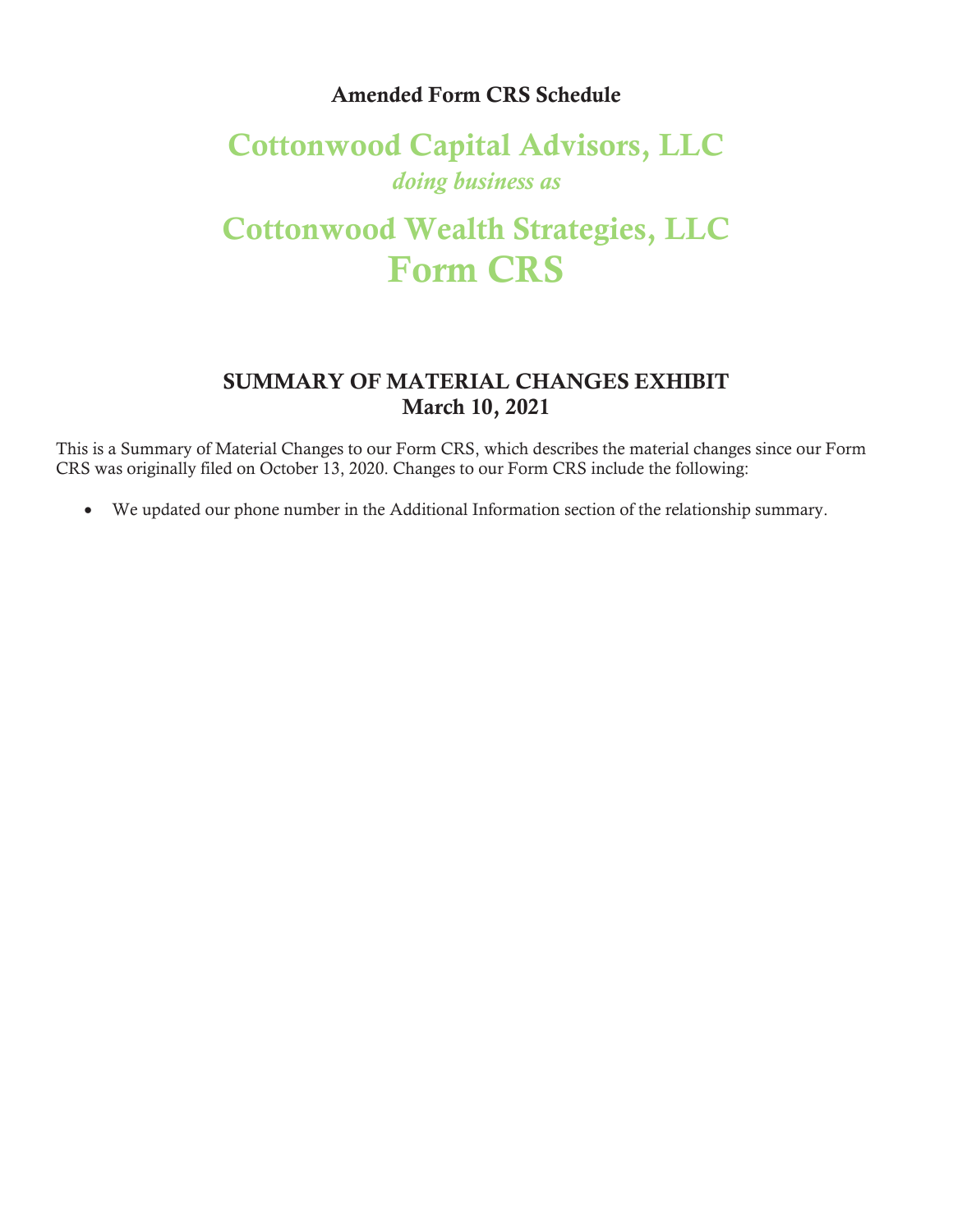**Cottonwood Capital Advisors, LLC** 

*doing business as* 

# **Cottonwood Wealth Strategies, LLC Form CRS**

March 10, 2021

## **Introduction**

Cottonwood Capital Advisors, LLC, doing business as Cottonwood Wealth Strategies, LLC, is registered with the Securities and Exchange Commission as an investment adviser. Fees for brokerage and investment advisory services differ among broker-dealers and investment advisers and it is important that you understand the differences. Free and simple tools are available to research firms and financial professionals at Investor.gov/CRS, which also provides educational materials about broker-dealers, investment advisers, and investing.

## **What investment services and advice can you provide me?**

We offer a variety of investment advisory services to retail investors, including investment management through a wrap fee program, wealth management, financial planning, and consulting.

- $\triangleright$  When you engage our firm for investment management services, we will provide ongoing advice and monitoring of your investments. In your investment advisory agreement with us, you give us discretion to determine the investments to buy and sell in your account. In limited circumstances you may retain discretion and make the ultimate decision regarding the investments we purchase or sell on your behalf. We generally do not require a minimum initial investment per household to open an account, nor do we require a minimum investment amount to maintain an account.
- $\triangleright$  When you engage our firm for financial planning services, we will provide advice regarding your investment goals and objectives, balance sheet, tax planning, risk management, retirement, cash flow, and other investment planning needs. When you engage our firm for consulting services, we will provide consultations on specific investment or financial concerns. Our consulting and financial planning services do not include monitoring of your investments, nor do we have discretion over investment decisions.
- ¾ Our investment advice is not limited to proprietary products or a limited menu of products or types of investments.

You should carefully review our Form ADV Part 2A Brochure and Wrap Brochure, which are available at https://adviserinfo.sec.gov/firm/summary/311272, for more detailed information about our services.

#### Please ask us the following questions to better understand our services:

Given my financial situation, should I choose an investment advisory service? Why or why not? How will you choose investments to recommend to me? What is your relevant experience, including your licenses, education, and other qualifications? What do these qualifications mean?

## **What fees will I pay?**

- $\triangleright$  For investment management and wealth management services, we charge fees based on a percentage of assets under management. These fees are assessed quarterly in advance. You should be aware that the more assets there are in your account, the more you will pay in fees. This means we have an incentive to encourage you to increase the assets in your account. Our wrap program fees include advisory fees and most transaction costs and fees for clearing and custodial services, and therefore may be higher than a typical asset-based advisory fee. A wrap fee program may not be the lowest cost option if you would like to restrict your investments to open-end mutual funds or other long-term investment products.
- $\triangleright$  For financial planning and consulting services, we charge an hourly fee or flat fee based on an estimate of the number hours you need. We may charge a retainer prior to beginning services and invoice you the remaining fee upon completion of services. When you pay us an hourly or fixed fee, it will not include fees for implementing any